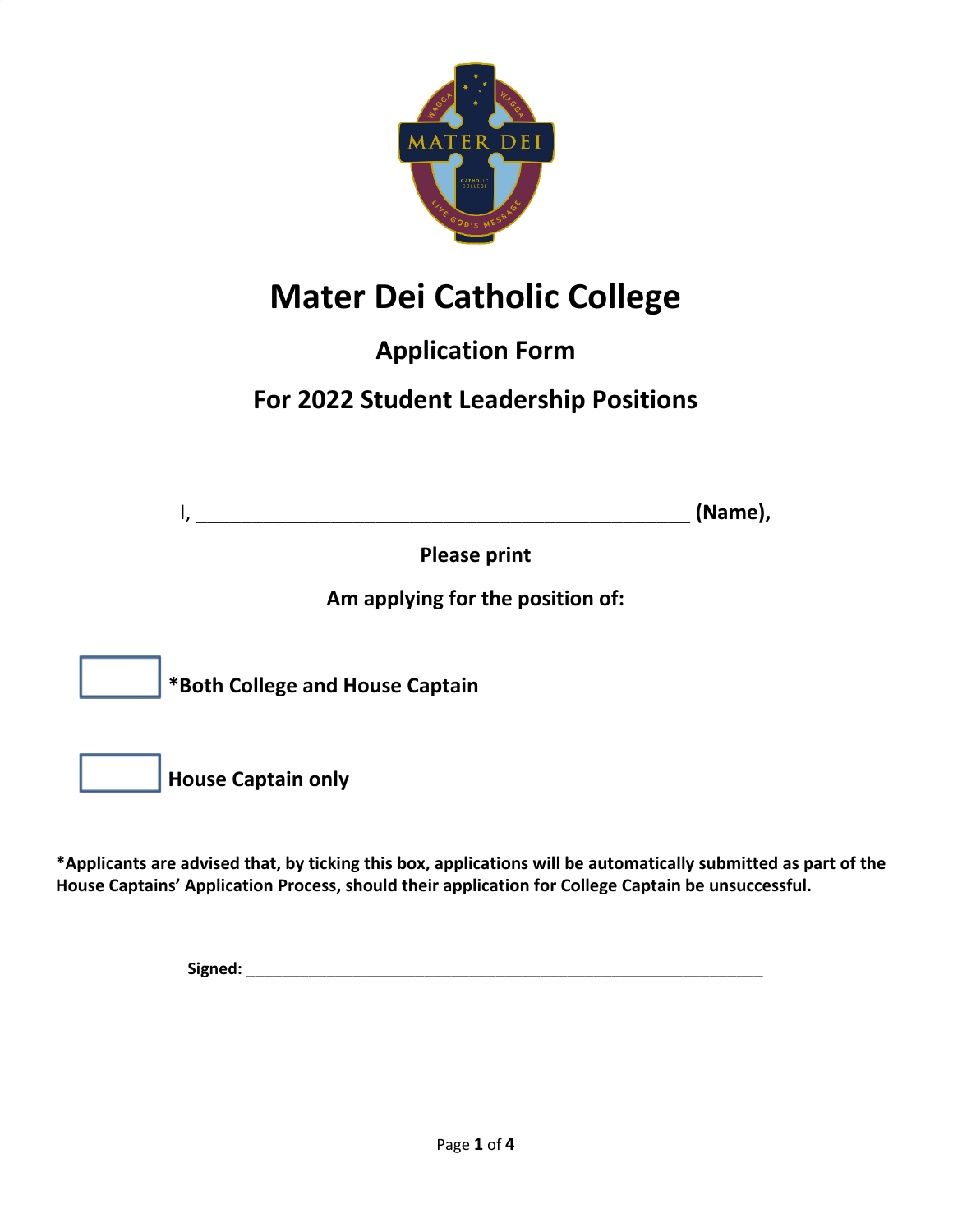

## **Mater Dei Catholic College** 2022 Leadership Application

Learning - What actions, attitudes and behaviours have you displayed which support your learning and the learning of others at Mater Dei Catholic College?

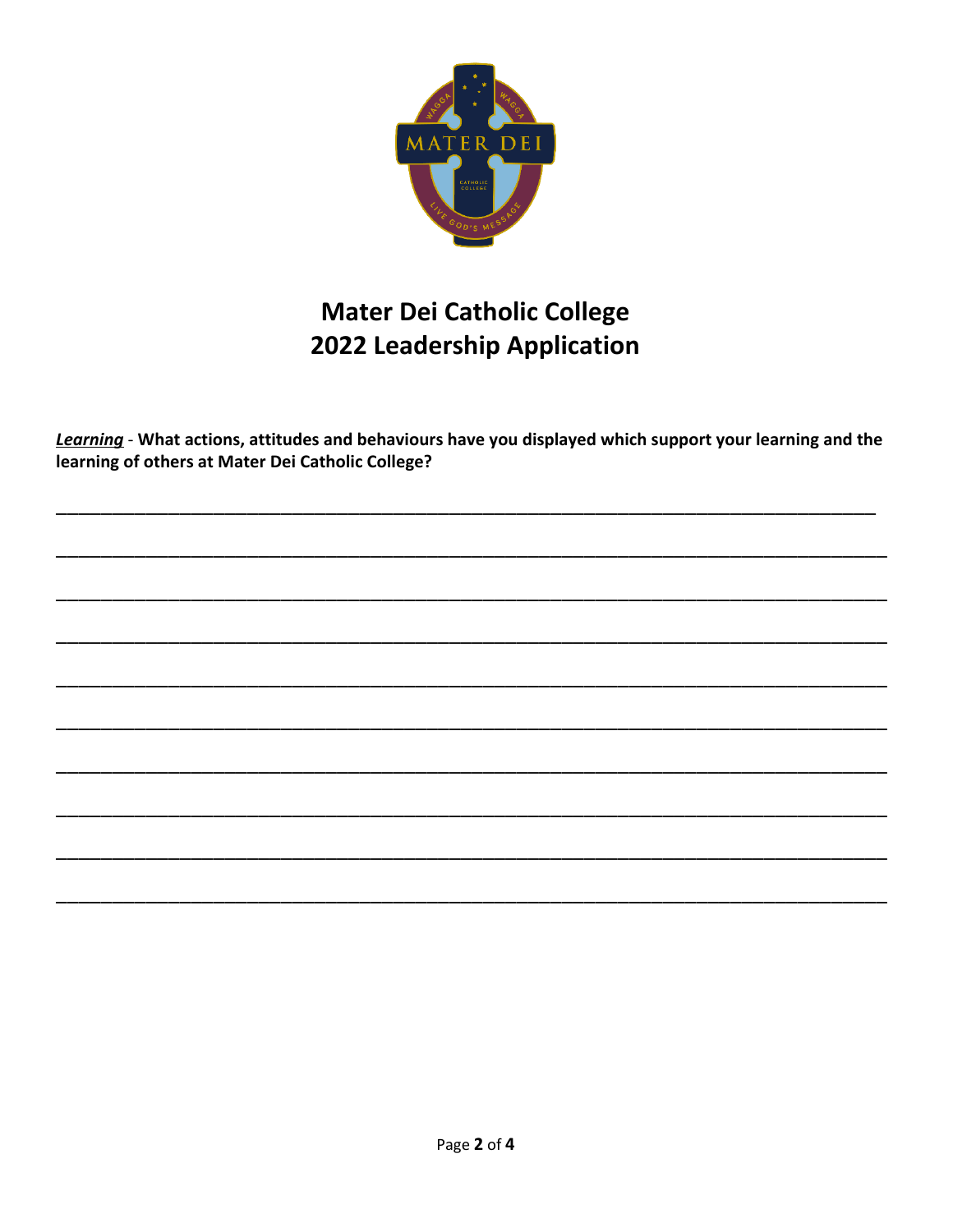Service - What actions, attitudes and behaviours have you displayed which have assisted other people of the Mater Dei community?

Faith - What actions, attitudes and behaviours have you displayed which support Mater Dei Catholic College's ethos in the teaching, celebrating and living our Catholic faith?